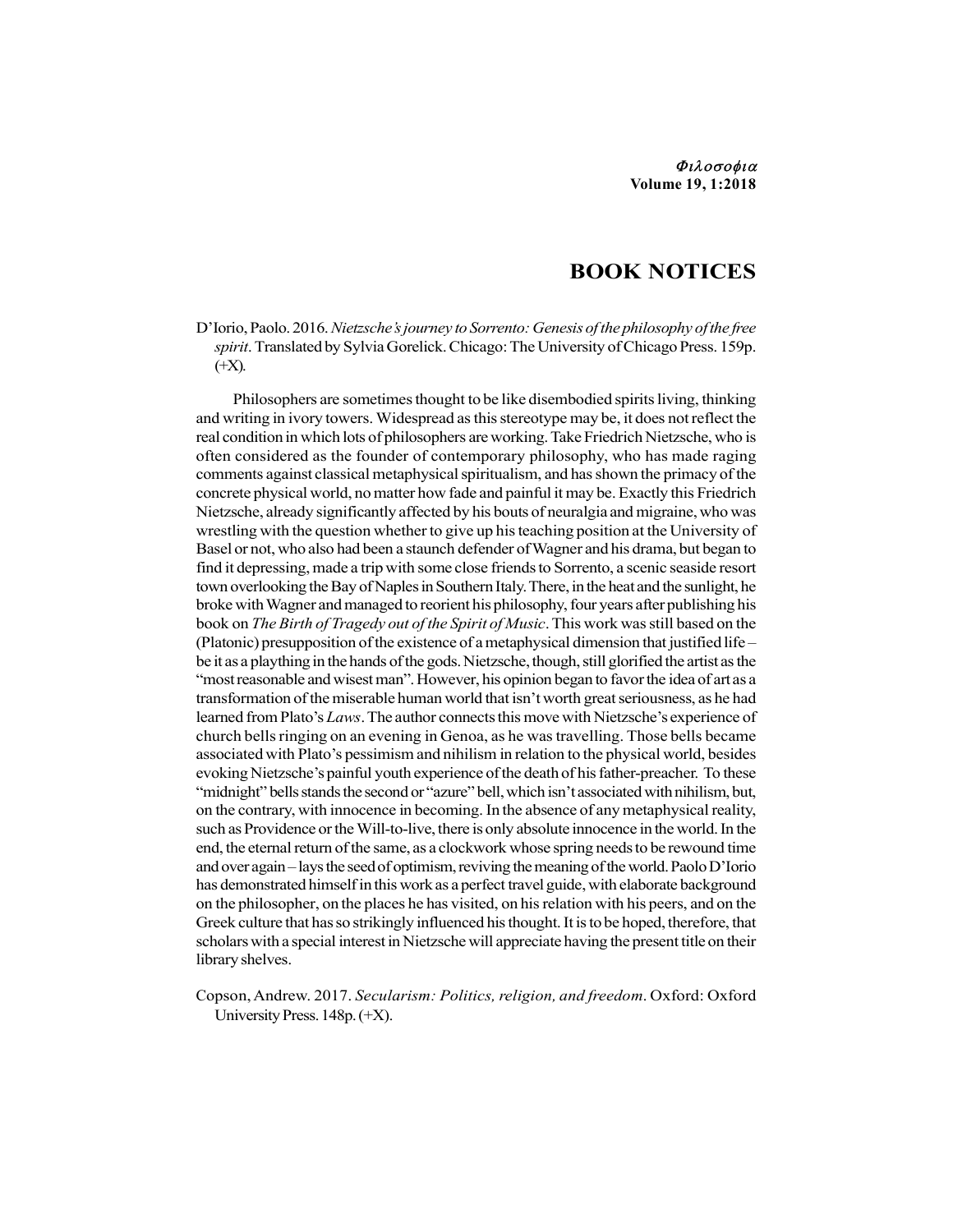#### 124 BOOK NOTICES

Philosophers of the analytical tradition tend to understand and to practice philosophy as clarification of concepts. Regardless of whether this description of philosophy is more or less adequate, it catches well what Andrew Copson, Chief Executive of the British Humanist Association, intends to do with his short work on secularism. In his foreword, the author hints at the apparent deficit in popularity of this concept, compared with 'capitalism', 'democracy', or 'liberalism'. Asking the question "What is secularism," he enumerates and clarifies some of its key-features since the Enlightenment. After this, he goes on, offering a detailed description of secularism in the Western world, from the Ancient times to the Enlightenment and eventually until today, with special attention given to the situations in France and the United States of America. A description of secularism in two Asian countries – Turkey and India - follows. In each of these, the difference of connotation associated with the term "secularism' is underscored, whether it be its strong association with the anticlerical separation of Church and State, with the freedom of religion for all citizens, with the quest for Western-style modernization and control of religion, or with the concern to harmonize the coexistence of many religions. Arguments in support of secularism are also given: from respect for individual freedom, over fairness to pragmatic peace among various religious groups. Likewise, a series of "cases" against secularism are enumerated, including examples from "Islamic" or "Marxist" states, or opinions about the presumed link between the national identity and a particular religion, or the "myth of neutrality," depicting secularism as an implicit promotion of anti-religious belief. After this, the author offers a review of different conceptions of secularism, and a number of challenges and threats against it which reflect the general anti-democratic and anti-liberal political trend in today's world. One thing has to be admitted: The author – being a staunch defender of secularism – remains faithful to the definition of its essence, which is the respect for everyone's fundamental freedom of belief, and the positive acceptance of a diverse society. Therefore, the book will be appreciated as an excellent introduction to secularism, both in the broadness of the topics covered, in the accuracy of their analysis, and in the open-minded approach.

#### Breazeale, Daniel and Rockmore, Tom. 2016. Fichte's Addresses to the German Nation reconsidered. Albany: State University of New York Press. 303p. (+VIII).

Most students and even teachers of philosophy associate the name of Johann Gottlieb Fichte with German idealism, which is right. However, if asked what this exactly means, or what has been the specific contribution of Fichte to German idealism and of German idealism to modern and contemporary philosophy, they may struggle to provide a coherent answer. The book by Breazeale and Rockmore intends to break through this wall of stereotypes and generalities, not only by offering an in-depth presentation of the philosophy of Fichte, but by highlighting one of his works (actually a series of published Sunday-lectures, read by Fichte during the French occupation of Berlin) that has been grossly neglected by Fichte scholars so far. Perhaps, the reason for this is that it shows the readers a different Fichte from the one that is best known, that is the Fichte of the *Wissenschaftslehre* ("Doctrine of Science"). While the highlighted work – entitled *Addresses to the German Nation* - is somewhat related to Fichte's epistemology and ontology, it is primarily a work dedicated to the development and purification of a genuinely German way of thinking, assuming that such was needed for the German language and culture to spearhead moral development in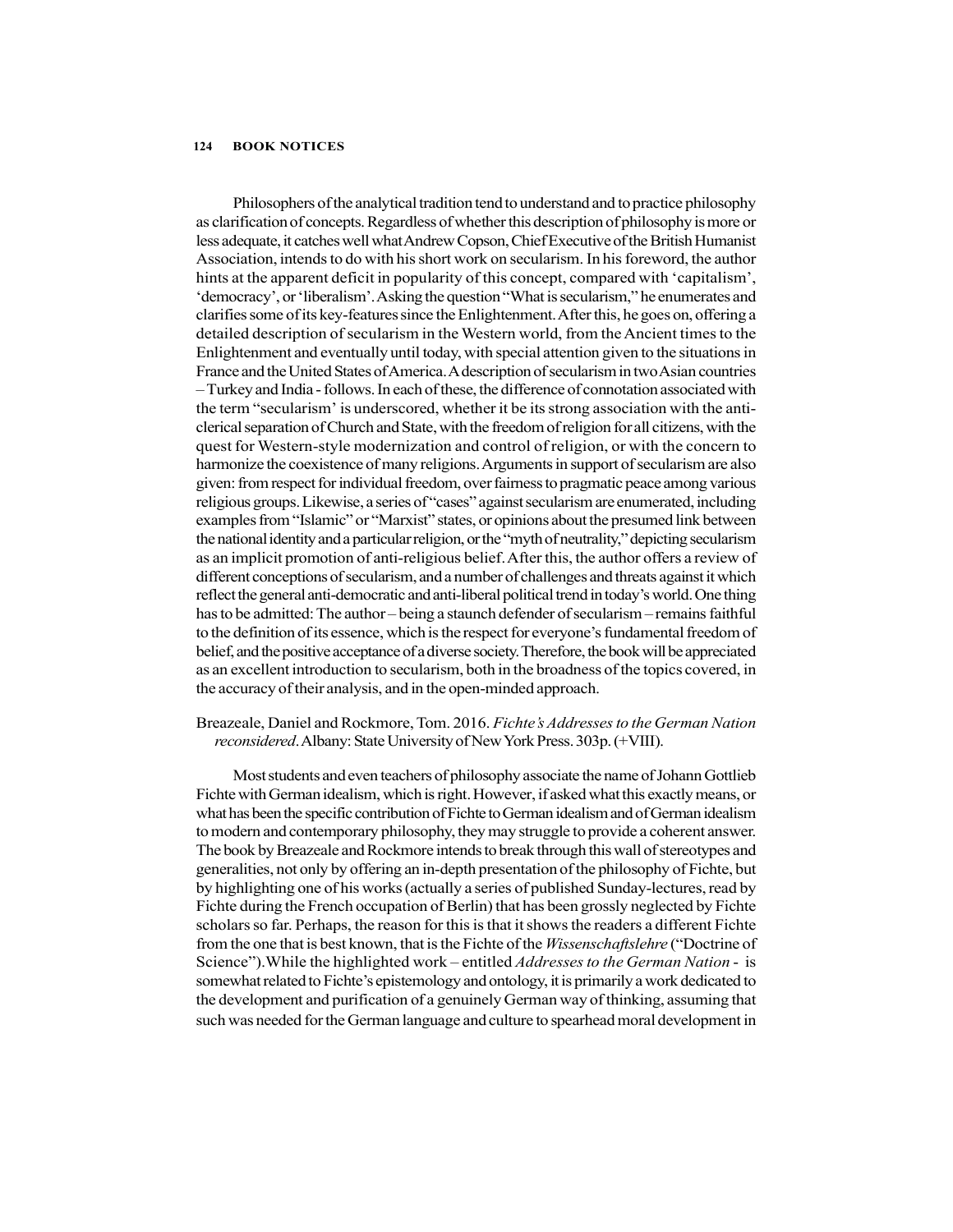Europe, an idea adopted from August Wilhelm Schlegel. This nationalism or patriotism has been heavily emphasized by readers and politicians, from the time of the first German unification to both World Wars. Precisely this association between Fichte and German nationalism has surrounded the *Addresses* with a halo of suspicion, which the editors felt called to disperse, partially because Fichte himself did not see patriotism as a goal in itself but as some sort of a missionary call to be a model for humanity. Patriotism stands, in other words, at the service of cosmopolitanism. Given this position, it is no surprise that the content of the *Addresses* far exceeds that of a narrow-minded, German-focused nationalist upsurge. Nearly all themes and topics that were dear to Fichte are mentioned at some point in some way, especially educational ones. The body of the book consists of thirteen essays, authored by academicians, all with some degree of expertise in Fichte or German idealism. No conclusion is offered, but the book has a useful index. The detailed approach to the themes in the book, make this book into privileged literature for advanced students of romanticism, German idealism, and the political developments at the crossroads of the eighteenth and nineteenth centuries.

### Lakoff, George. 2016. Moral politics: How liberals and conservatives think.  $3^{rd}$ edition. Chicago: The University of Chicago Press. 490p. (+XIX).

The fact that George Lakoff, a (now retired) professor of cognitive science at the University of California at Berkeley, can present the third edition of the present title, ten years after its first version, illustrates how much we are dealing with a "best-seller" in its kind. Of course, there may be other reasons for coming up with the latest edition, which is dealing with two profoundly different political positions in general and very much inspired by developments in the United States of America in particular. And that quite a few things have changed and keep changing there is obvious, judging daily news reports. The author makes it clear that his work is not written by a political philosopher who would make widely use of theoretical speculations, but by a cognitive scientist, who is more empirically oriented and makes use of clusters of positions that have some degree of coherence. One group is called "conservative," while the other "liberal." Through cognitive linguistic analysis, the author found that the difference between the two viewpoints has metaphoric roots, as it is connected with their underlying difference in understanding of the concept "family." Conservatives see the "strict father" model as paradigm for society, backing up their viewpoint with (pretended) literal Bible quotations. Liberals have the "nurturant parent" model as basis for how family and society should work. The author also pointed at the supremacy of the "business" metaphor in moral "accounting" (as we tend to speak of moral "debt' and "credit," of "reward" and "punishment"). He estimates that Conservatives tend to have a better understanding of the link between their political preferences and the underlying family-based moral ideal than liberals, which may sometimes have harmed the liberal cause (which he seems to regret). The author doesn't limit himself to the analysis of moral systems; he also demonstrates their link with political systems and explains how opposed positions on major issues in contemporary American politics are related to the same conflicting "family" paradigm, ranging from taxation to gay rights and abortion. An additional complication in the study of moral positions and their foundations is caused by the largely unconscious nature of thinking: most opinions and views are not totally clear,